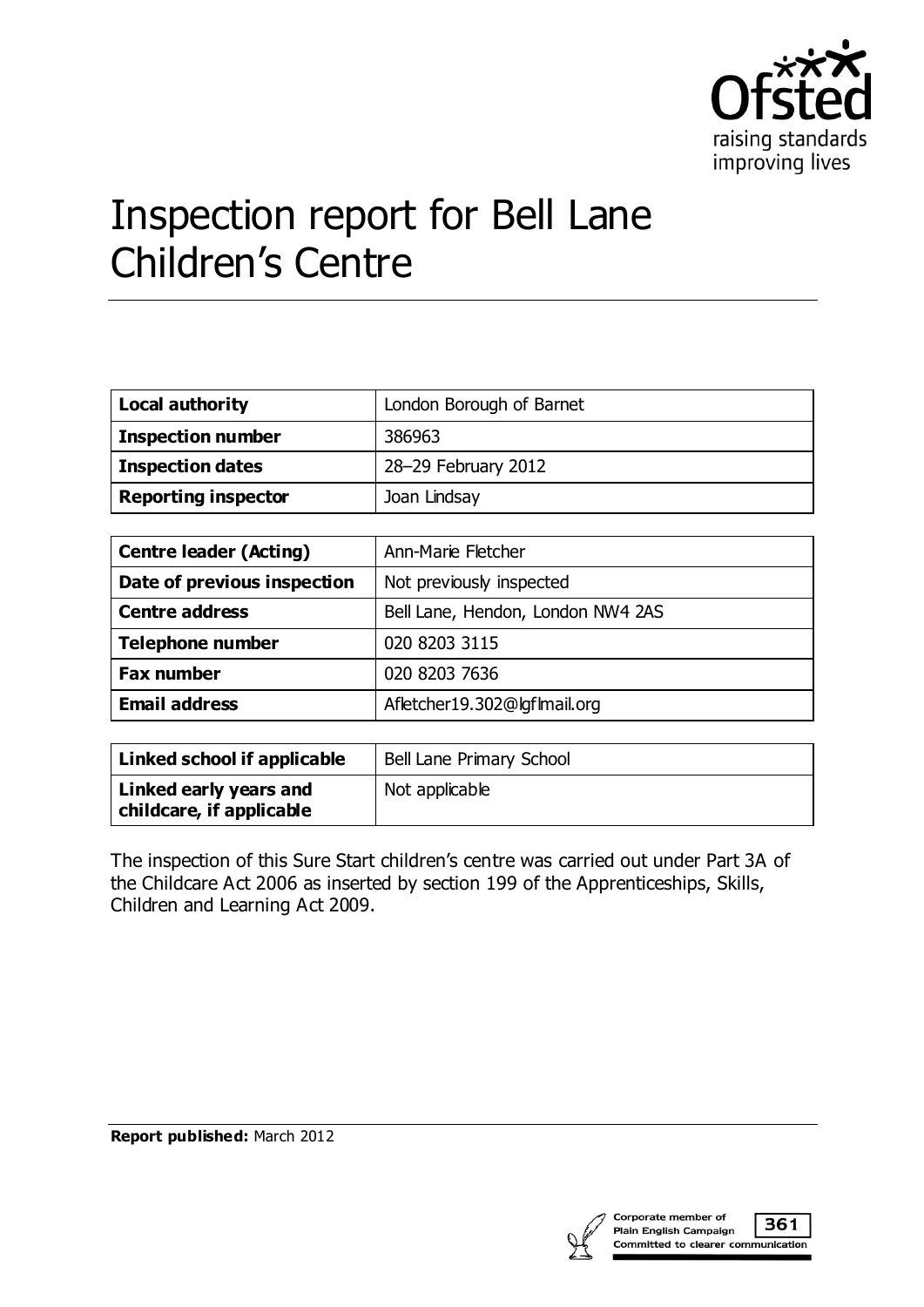The Office for Standards in Education, Children's Services and Skills (Ofsted) regulates and inspects to achieve excellence in the care of children and young people, and in education and skills for learners of all ages. It regulates and inspects childcare and children's social care, and inspects the Children and Family Court Advisory Support Service (Cafcass), schools, colleges, initial teacher training, work-based learning and skills training, adult and community learning, and education and training in prisons and other secure establishments. It assesses council children's services, and inspects services for looked after children, safeguarding and child protection.

If you would like a copy of this document in a different format, such as large print or Braille, please telephone 0300 123 1231, or email enquiries@ofsted.gov.uk.

You may reuse this information (not including logos) free of charge in any format or medium, under the terms of the Open Government Licence. To view this licence, visit www.nationalarchives.gov.uk/doc/open-government-licence/, write to the Information Policy Team, The National Archives, Kew, London TW9 4DU, or email: psi@nationalarchives.gsi.gov.uk.

This publication is available at www.ofsted.gov.uk/publications/100080.

To receive regular email alerts about new publica tions, including survey reports and school inspection reports, please visit our website and go to 'Subscribe'.

Piccadilly Gate Store Street Manchester M1 2WD

T: 0300 123 1231 Textphone: 0161 618 8524 E: enquiries@ofsted.gov.uk W: www.ofsted.gov.uk

No.100080 © Crown copyright 2012

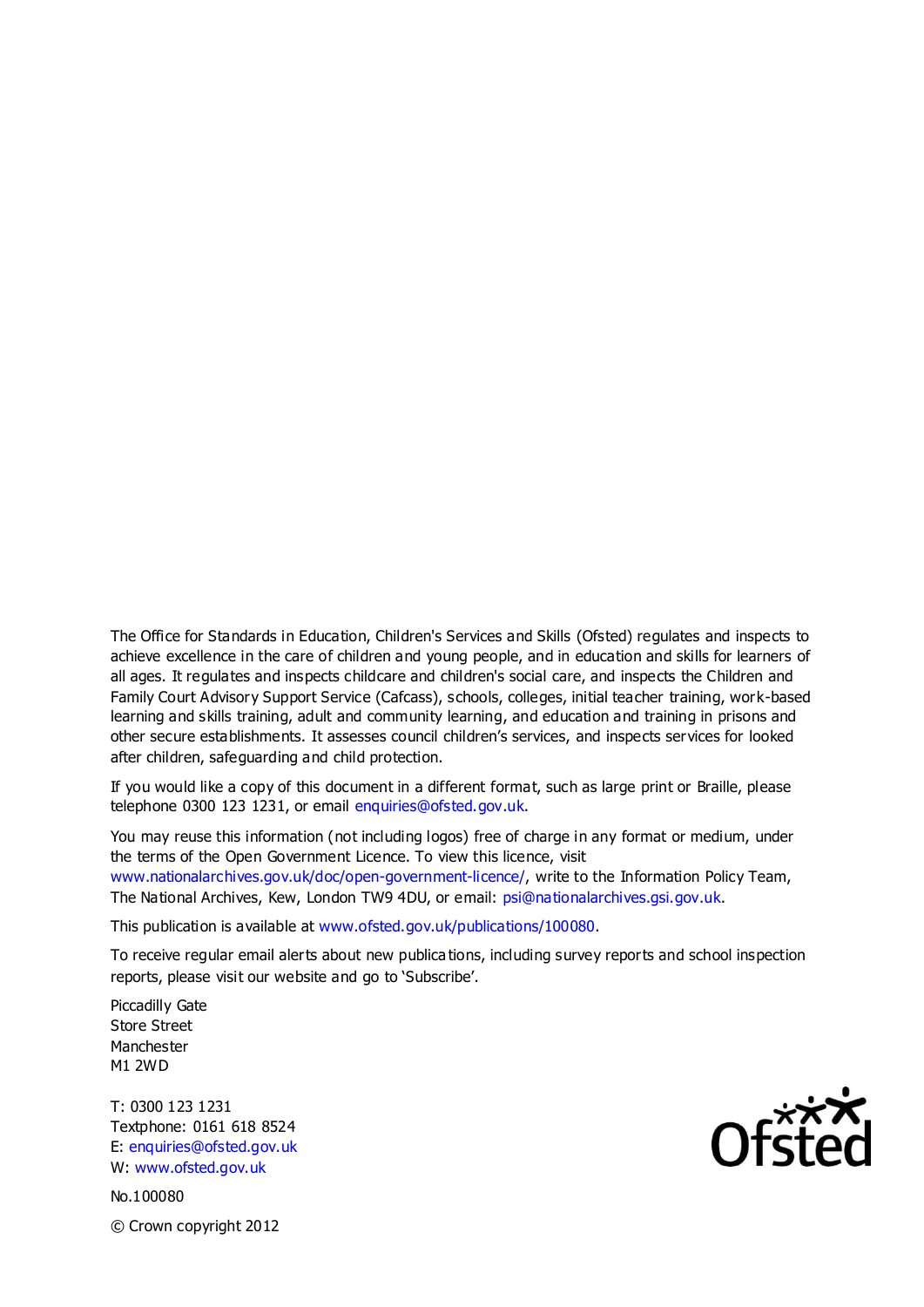

# **Introduction**

The inspection addresses the centre's contribution to:

- $\blacksquare$  facilitating access to early childhood services by parents, prospective parents and young children
- maximising the benefit of those services to parents, prospective parents and young children
- $\blacksquare$  improving the well-being of young children.

The report is made to the local authority and a copy is sent to the children's centre. The local authority may send the report to such persons it considers appropriate and must arrange for an action plan to be produced in relation to the findings in this report.

An inspection of the co-located/partner primary school was carried out at the same time as the inspection of the centre under section 5 of the Education Act 2005. The report of this inspection is available on our website: [www.ofsted.gov.uk.](http://www.ofsted.gov.uk/)

This inspection was carried out by an additional inspector and an early years inspector.

The inspectors held meetings with the centre manager and staff, senior leaders of the school, representatives from the local authority, the governing body and the advisory board. They also spoke to partner agencies, such as the health services, parents and carers and other users of the centre.

They observed the centre's work, and looked at a range of relevant documentation including the centre's business plan.

## **Information about the centre**

This phase two centre was designated in March 2008 and has full core offer status. It offers services in two satellite sites, the Kennedy Leigh and the London Jewish Family Centre. It is managed directly by the governing body of Bell Lane Primary School on behalf of the local authority. The acting centre manager is providing maternity cover. The centre is open 48 weeks of the year on weekdays from 8.00am until 6.00pm. It serves three local estates and the super output area is categorised as being among the 70% most deprived nationally.

Following the closure of almost 40% of the borough's children's centres, the local authority redefined the centre's reach area and it now includes 2,235 children under five. The proportion of White British families is 43% and the largest non-British groups are Eastern European and Black African. However, many families do not provide ethnicity data. There is a large Jewish community in the area. The percentage of children aged 0 to 4 living in households dependent on workless benefits is slightly higher than the national average and the number of eligible families benefiting from the childcare element of Working Tax Credit is similar to that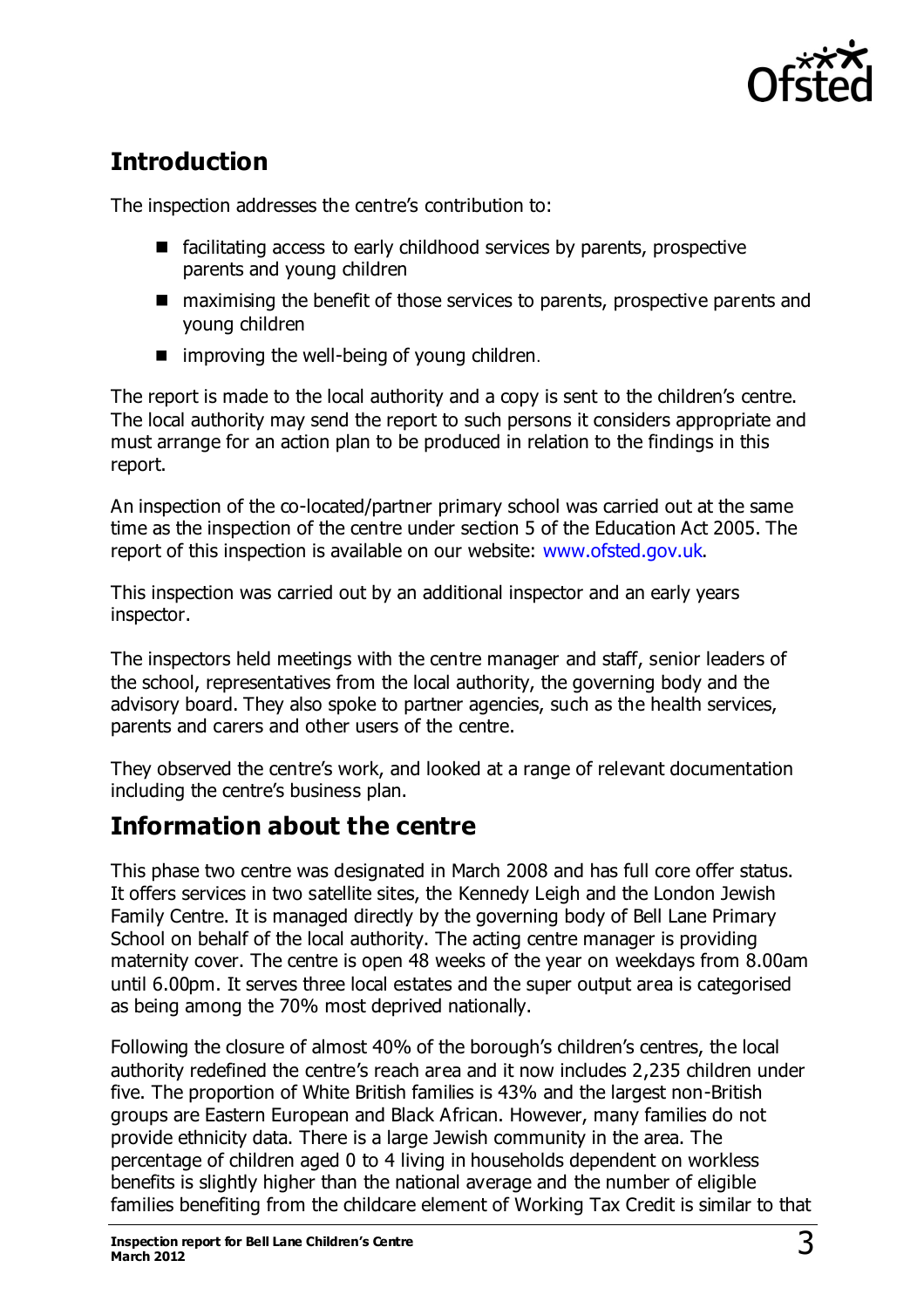

seen nationally. Children's levels on entry to early years education across the reach area are below those expected for their age.

# **Inspection judgements**

**Grades: 1 is outstanding, 2 is good, 3 is satisfactory, and 4 is inadequate**

#### **Overall effectiveness**

**The effectiveness of the children's centre in meeting the needs of and improving outcomes for families**

#### **Capacity for sustained improvement**

**The centre's capacity for sustained improvement, including the quality of its leadership and management**

**2**

**2**

## **Main findings**

Bell Lane Children's Centre provides a good service to families. The care, guidance and support families receive are outstanding. This is because staff are highly knowledgeable about the families who use the centre, enlist well-tailored support from specialist services and have excellent review procedures to follow up cases.

The range of services offered and the very full timetable of events mean that the centre is used to capacity and gives good value for money. Strong links with other partners such as the health services and the London Jewish Family Centre have encouraged large numbers to use the centre from across most of the target groups, including those identified as most in need of support. Consequently, outcomes are good across all areas and for all target groups. The majority of children in the nursery class of the link school have attended the children's centre. They settle very well and make good progress. However, because links with other schools in the area, including those serving the Jewish community, are not as well established, not all children's progress is tracked as robustly.

The warm welcome that families receive, the security of the building and the very high levels of trust families have in staff mean that everyone spoken to and surveyed by the centre's annual questionnaire are very happy with the services offered and feel safe there. 'They are so friendly but effective....real lifesavers' was a parental view that reflected many. Families know that they will be listened to and their views taken into account to shape services, such as through the parents' forum − 'Bell Lane Buddies'. As a result, they make a positive contribution to the centre and feel very much a part of it.

The governing body and the advisory board review rather than challenge the centre's self-evaluation and business plan. While both bodies fulfil their statutory duties, there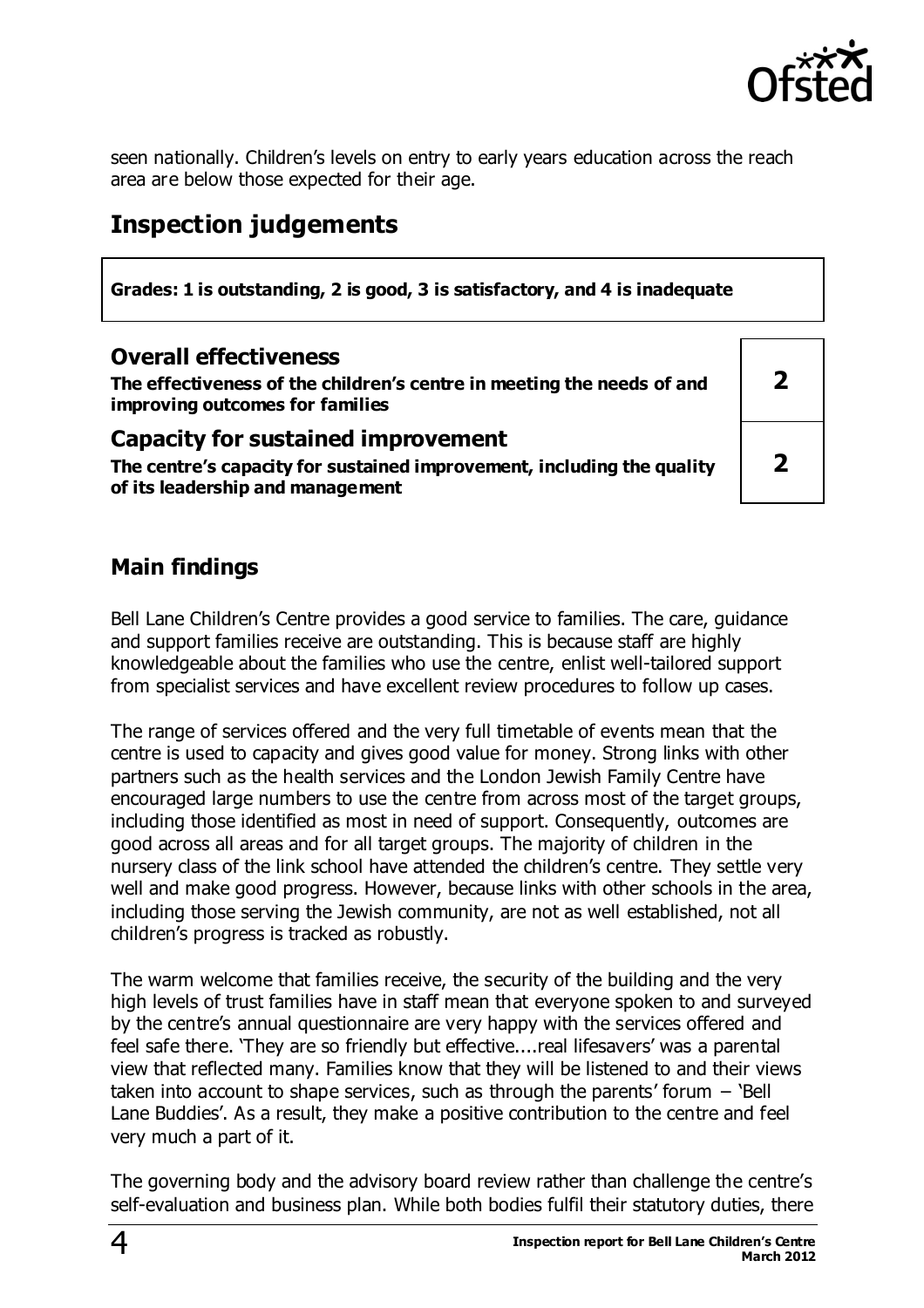

is a lack of clarity and depth in relation to how they challenge the centre. Senior leaders and managers have a clear and accurate understanding of the centre's strengths and areas for improvement and appropriate priorities have been identified. These are founded on a clear understanding of specific local needs based on partners' and families' views. Consequently, well-targeted provision designed to fill any gaps where there is a perceived need, such as in supporting families back into employment, is having an increasingly positive impact on the well-being of those it serves. All staff are enthusiastic, well trained and committed to continue to improve outcomes, and taking into account all of the above, there is a good capacity for sustained improvement.

## **What does the centre need to do to improve further?**

#### **Recommendations for further improvement**

- **IMPROVE LAKENS** with other schools in the reach area, particularly those for the Jewish community, so that all children's progress can be tracked.
- Strengthen the role of the governing body and the advisory board in their involvement with the centre's self-evaluation and business planning by:
	- ensuring a robust monitoring programme is set up  $\equiv$
	- developing the links between the two bodies to ensure they fulfil their separate duties.

## **How good are outcomes for families? 2**

Childhood obesity rates are only available borough wide and are similar to national averages. Sustained breastfeeding rates at 68% are well above those found nationally and immunisation rates are high. The highly effective links with the health services mean that large numbers access services via the children's centre. Baby clinics are very busy. A strong focus on being healthy through, for example, the Healthy Activities and Practices in Pre-school Years (HAPPY) project has had a positive impact on a large majority of families' understanding of how to keep themselves and their children healthy. The extensive use of the centre's and local outdoor areas has encouraged physical fitness. There are good outcomes for families with emotional or mental health problems through signposting to specialist services and attending courses to boost their self-esteem.

Emergency hospital admissions in the borough at 83 per 10,000 are below national figures. Paediatric first aid courses, visits from the Police Community Support Officer and events such as 'Road Safety Week' have all added to families' good understanding of how to keep their children safe. Families feel very secure in the centre and have total trust in staff who, in turn, are quick to pick up any safeguarding matters. As a result, the centre's full involvement in supporting those subject to child protection plans and the instigation of and participation in the Common Assessment Framework (CAF) has led to positive outcomes for many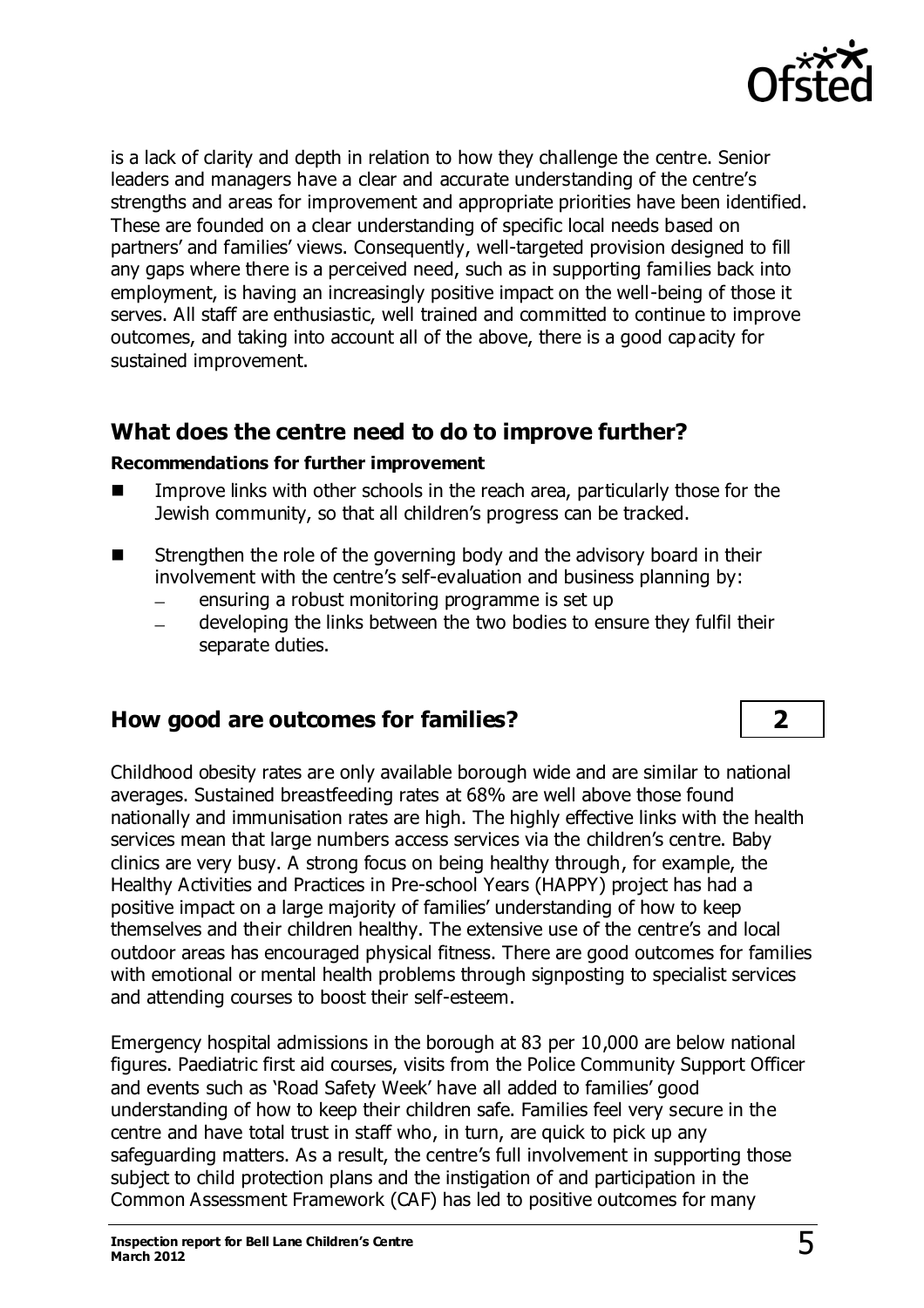

children. There are currently no children subject to a child protection plan and only four children currently supported by the CAF arrangements.

The Early Years Foundation Stage results for the centre's reach area have increased significantly since 2009 and at 69.5% are now well above the national average. The achievement gap between the lowest 20% and the rest has held at around the national figure. Excellent planning for centre activities based on recognised early years' development, and high levels of support for parents and carers to help their children learn mean that children are well prepared for transition to school. A commonly held view is, 'It's a stepping stone for my baby going to school; it's going to be so easy for him.' Children's progress is tracked when they move to the link school and overall they make better progress than those who have not accessed the centre's services. High levels of enjoyment from adults and children are evident in all activities, such as in 'Stay, Play and Grow' and 'Inbetweenies'.

Adult learning courses such as information and communication technology (ICT) and English conversation classes, which meet the needs of the many diverse ethnic groups, have had a positive impact on participants' achievements and on their economic well-being. The recently established Job Club has already had several notable successes in getting families job-ready and back into work. Similarly, the work of the Citizens Advice Bureau and benefits advice from other partners have had a positive impact on the financial circumstances of families from all target groups with lone parents being particularly well supported.

Children behave well in the centre and develop positive relationships, modelled well by staff. The centre has been particularly successful in engaging the diverse cultures in the community all of whom contribute to decision-making through the 'Bell Lane Buddies' and through having frequent opportunities to express their views. These are then fed through to the advisory board by family representatives. Volunteers not only provide substantial support at centre activities but have enhanced their knowledge and prospects by, for example, becoming Communication Ambassadors for the 'ICAN' children's communication project which has led them to further training as classroom assistants.

These are the grades for the outcomes for families

| The extent to which children, including those from target groups, are<br>physically, mentally and emotionally healthy and families have healthy<br><b>lifestyles</b>                                           | כ |
|----------------------------------------------------------------------------------------------------------------------------------------------------------------------------------------------------------------|---|
| The extent to which children are safe and protected, their welfare<br>concerns are identified and appropriate steps taken to address them                                                                      |   |
| The extent to which all children and parents, including those from<br>target groups, enjoy and achieve educationally and in their personal<br>and social development                                           |   |
| The extent to which children engage in positive behaviour and develop<br>positive relationships and parents, including those from target groups,<br>contribute to decision-making and governance of the centre |   |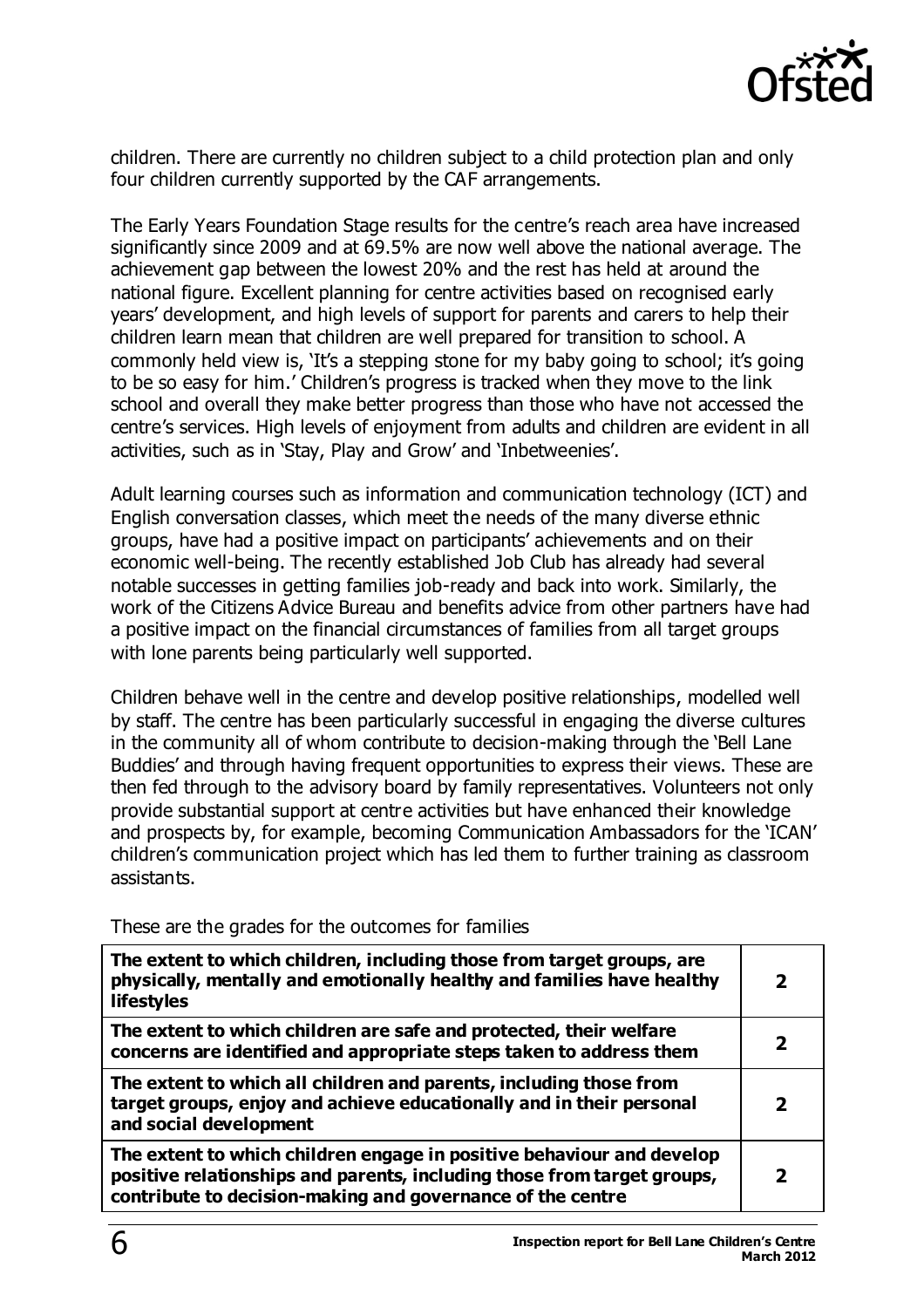

**The extent to which children are developing skills for the future and parents, including those from target groups, are developing economic stability and independence including access to training and employment** 

**2**

# **How good is the provision? 2**

The local authority's realignment of the reach area has had a significant impact on the children's centre's provision. For example, although a relatively small centre, the number of under-fives in the reach area is 2,235 and almost 75% of those who attend, although geographically closest to this centre, are technically not in the new reach area. This means that data on all of the target groups do not reflect a true picture of the work the centre is doing and the numbers who attend. Close analysis of the data shows that the centre is engaging well with all target groups, including those that have been identified as specifically in need such as the Jewish community. Participation rates from all target groups are high as services are constantly reviewed and adapted to meet needs, such as the provision of Kosher food at centre activities and meeting the needs of older children by putting on 'Toddler Read and Rhyme'. Although there are no specific groups for fathers, many are registered with the centre and attend activities and training such as ICT and Job Clubs.

Achievement is celebrated well through parties, awarding certificates and encouraging families to aspire to even more achievements such as participating in further training. Children's early learning and development are at the heart of all the well-planned activities, with some of the most vulnerable groups, for example children with speech and language delay or special educational needs, monitored and supported well. This leads to improved outcomes for those families.

Families who use the centre are unanimous in feeling that they receive excellent levels of care, guidance and support. This is especially so in times of crisis, such as under threat of homelessness, when staff make excellent use of the many strong partnerships that exist to give specialist help. 'I couldn't have coped without them,' was a common view. The work of the family support and outreach workers has been particularly successful in this aspect. The way that support for families is planned for and followed up through the 'Case Review and Allocation' meetings is highly effective and regarded as an exemplar to other children's centres in the borough.

These are the grades for the quality of provision

| The extent to which the range of services, activities and opportunities<br>meet the needs of families, including those in target groups         | 2 |
|-------------------------------------------------------------------------------------------------------------------------------------------------|---|
| The extent to which the centre promotes purposeful learning,<br>development and enjoyment for all families, including those in target<br>groups | 2 |
| The quality of care, guidance and support offered to families, including<br>those in target groups                                              |   |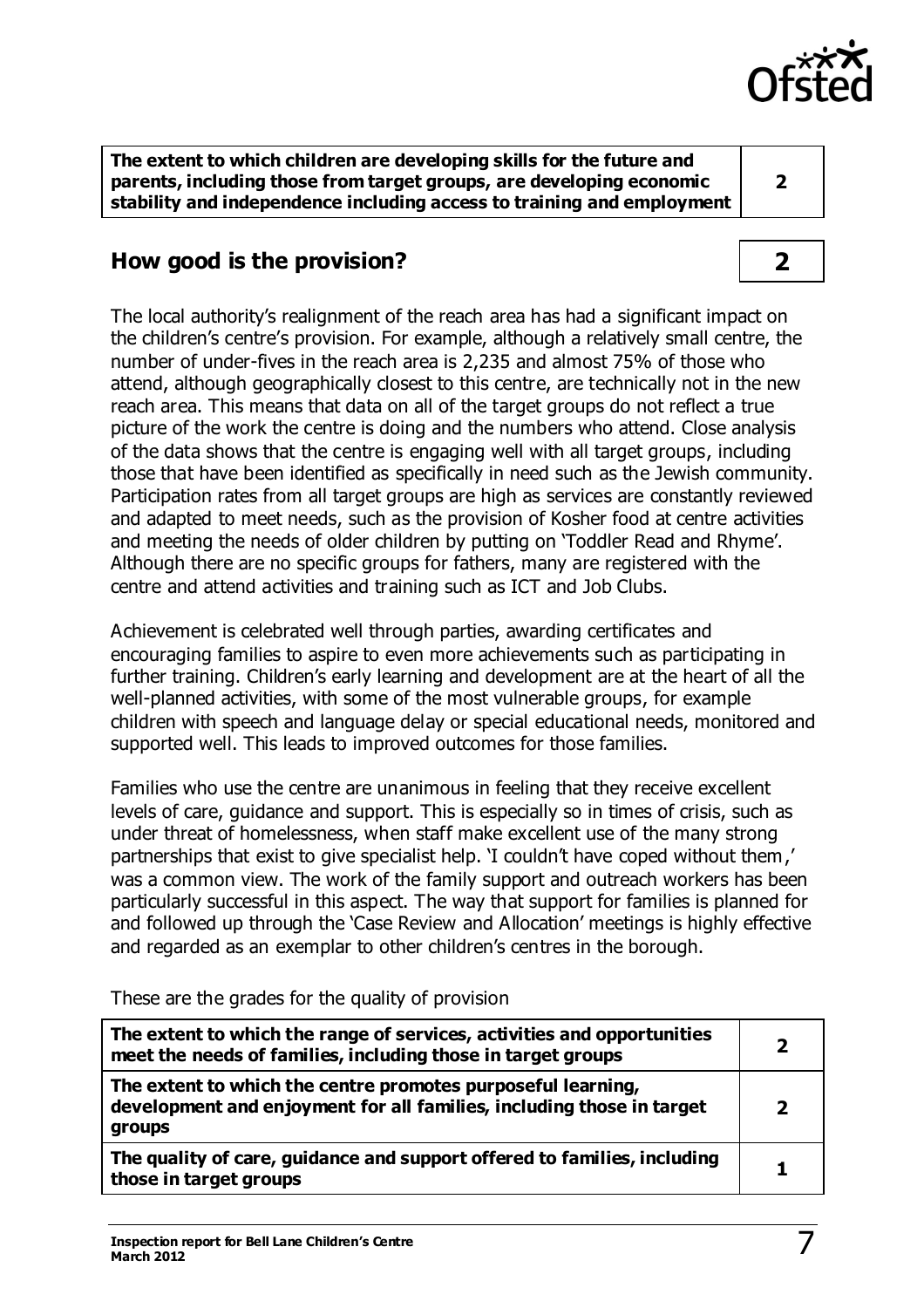

#### **How effective are the leadership and management? 2**

The centre is very well organised and runs smoothly on a day-to-day basis because of frequent, rigorous monitoring and a very strong team ethos. While governance and accountability arrangements are adequately in place, and the governing body is regularly informed of the work of the centre, it is not yet fully involved in its strategic development. Key partners, such as the health services, are engaged effectively in supporting the centre and many are represented on the advisory board. The centre's business plan, produced as part of the local authority's monitoring, is comprehensive and although it sets appropriate targets it does not always use data effectively to measure impact. Nevertheless, the views of well-integrated key partners and families who use the centre are fully taken into account in planning for the future. Consequently, outcomes are good and improving.

Centre resources, including the well-trained staff, are managed very effectively with a packed timetable of events that are engaging the majority of families in target groups in the area. Families benefit substantially from the high quality service and resources including a well-planned outdoor area.

Families who use the centre reflect the community it serves to a great degree and it is highly inclusive. All show high levels of respect for each other and show an interes t in others such as by including Hebrew songs in activity sessions and celebrating festivals from many cultures. This has led to improved engagement from target groups, including those who are particularly vulnerable or isolated. Links with 'IPOP' (providing support for disabled families) ensures disabled children's needs are met effectively. The provision of a crèche has had a very positive impact not only on increasing the numbers who can participate in courses but also on children's development as they learn to part happily from their parents and carers and can enjoy the wealth of resources available at the centre. As a result of concerted, targeted work, such as the Job Club and English conversation classes, the gaps between different groups are closing as families are given confidence to improve their lives through greater self-belief leading to a return to work or enhanced confidence in supporting their children.

Safeguarding policies and procedures are strong and staff are well trained, including in how to deal with issues of domestic violence and emotional health and well-being. All appropriate Criminal Records Bureau checks are carried out. Senior family support and outreach workers play an effective role in instigating CAFs because of their high level of knowledge of families' specific needs. Consequently, children's interests are safeguarded well and the numbers subject to these plans and to child protection plans are reducing significantly.

There are many strong, well-established partnerships in place that make a valuable contribution to outcomes. These include midwives and health visitors, Bookstart, the London Jewish Family Centre, Middlesex University childcare provision and childminders. All of these links meet the wide range of general and specific needs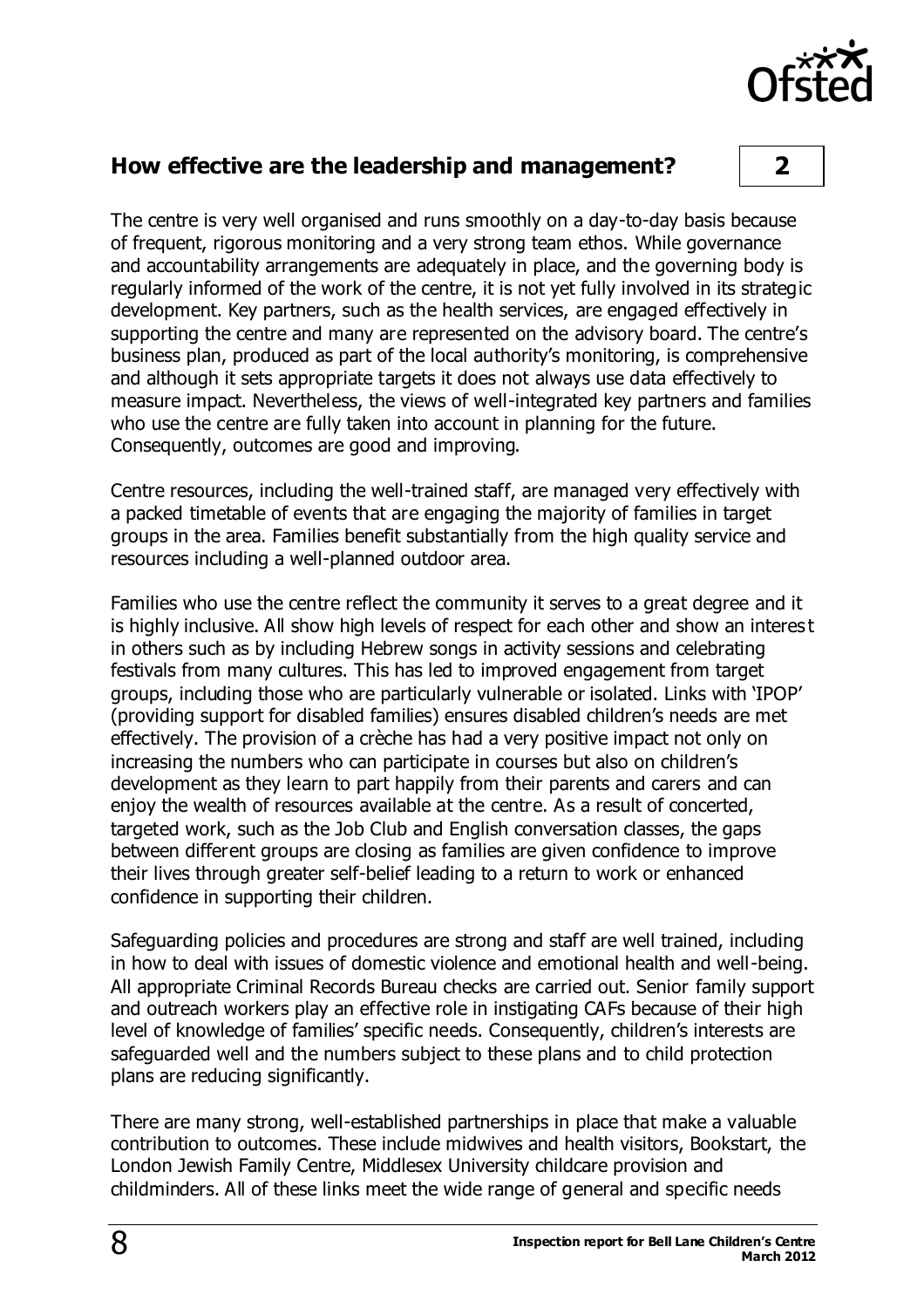

and have a positive impact on outcomes for all target groups.

Outreach workers have been very effective in engaging families not only with the centre's services but also in how they have a strong voice in shaping future activities. All of those spoken to by inspectors and surveyed by the centre are very positive about what the centre has done for them and particularly in how well they and their children have been supported and the subsequent outcomes, many of which were described as 'life changing'.

These are the grades for leadership and management

| The extent to which governance, accountability, professional<br>supervision and day-to-day management arrangements are clear and<br>understood                         | 3 |
|------------------------------------------------------------------------------------------------------------------------------------------------------------------------|---|
| The effectiveness of evaluation and its use in setting ambitious targets<br>which secure improvement in outcomes                                                       | 2 |
| The extent to which resources are used and managed efficiently and<br>effectively to meet the needs of families, including those in target<br>groups                   | 2 |
| The extent to which equality is promoted and diversity celebrated,<br>illegal or unlawful discrimination is tackled and the centre fulfils its<br>statutory duties     | 2 |
| The effectiveness of the centre's policy, procedures and work with key<br>agencies in safeguarding children and, where applicable, vulnerable<br>adults                | 2 |
| The extent to which partnerships with other agencies ensure the<br>integrated delivery of the range of services provided by the centre to<br>meet its core purpose     | 2 |
| The extent to which the centre supports and encourages families in the<br>reach area to engage with services and uses their views to develop the<br>range of provision | 2 |

## **Any other information used to inform the judgements made during this inspection**

Findings from the concurrent school inspection in relation to attainment on entry to the Early Years Foundation Stage, leadership and management, and safeguarding were taken into consideration.

Any complaints about the inspection or the report should be made following the procedures set out in the quidance *Complaining about inspections*, which is available from our website: [www.ofsted.gov.uk.](http://www.ofsted.gov.uk/) If you would like us to send you a copy of the guidance, please telephone 0300 123 1231, or email [enquiries@ofsted.gov.uk](mailto:enquiries@ofsted.gov.uk).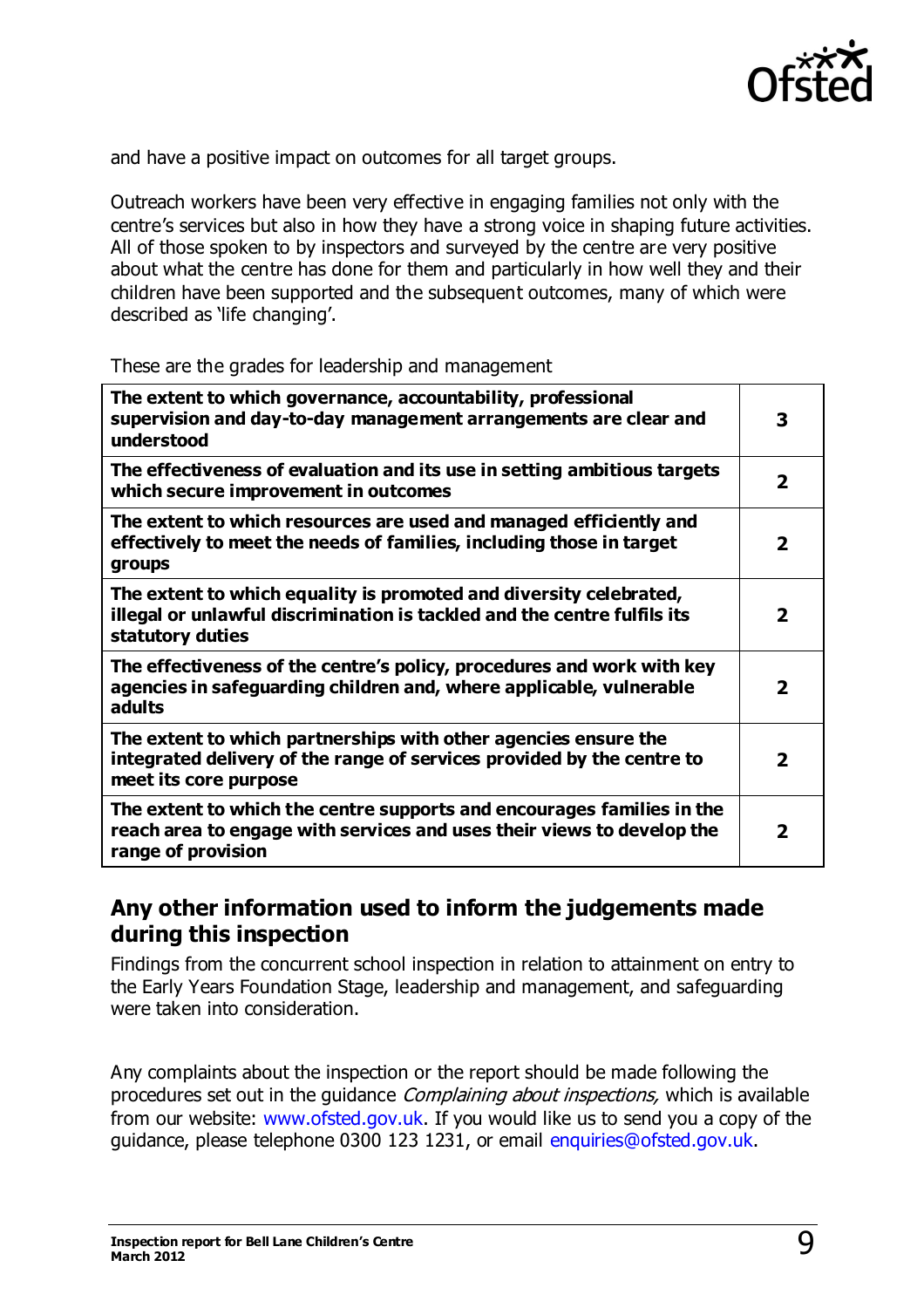

# **Summary for centre users**

We inspected the Bell Lane Children's Centre on 28 and 29 February 2012. We judged the centre as good overall.

During our visit, we looked at your centre's business plan and numerous other documents. We spoke to a wide range of partner agencies working with the centre as well as staff, members of the governing body and the advisory board, and a representative from the local authority. We also visited the centre activities taking place during the inspection, such as 'Inbetweenies' and 'Stay, Play and Grow' and spoke to a substantial number of families using the centre.

Thank you for your participation in the inspection. It was very helpful to have your input and to hear how positive you all feel about the centre and especially the commitment of the staff. Views that summed up those of many we spoke to were 'They are so friendly but effective...real life savers' and 'I couldn't have coped without them'.

We agree that the centre staff provide outstanding care, guidance and support and many of the partner agencies we spoke to also highlight this aspect as a strength of the centre's work. This is because staff have a high level of knowledge of your specific needs and you have built up very strong levels of trust in them to put in the right level of support. In addition, there are many effective partnerships in place that staff can call upon to give you very specific support tailored to your needs. Because staff are well trained and vigilant, and are quick to spot and act on any concerns, they are effective in ensuring children are safeguarded well. These features and the safe and welcoming environment, mean that you all feel secure there.

Many of you attend Bell Lane Children's Centre even though it is not your designated centre and the numbers who attend activities and courses are high. The centre has been especially successful in engaging with the Jewish community through strong links with the London Jewish Family Centre and sensitive to cultural needs. This has helped everyone in the community to come together and to respect each other. We have asked the centre to now look at extending these links to other schools in the area so that they can be developed to the extent that exists with Bell Lane Primary. This will mean that children who move on to other schools can also have their progress tracked.

Families are reaping the benefits of contact with the centre in many ways. For example, understanding how to lead healthy lives and how to keep your children safe and help them learn. Parenting courses that help improve confidence and skills, English conversation classes and the Job Club have all enabled many of you to gain confidence to return to work, achieve further qualifications or enhance your families' financial situation. Children make good progress not only in their learning but also in their personal development because activities are well planned around early learning by highly experienced staff. This means they are confident when they move on to